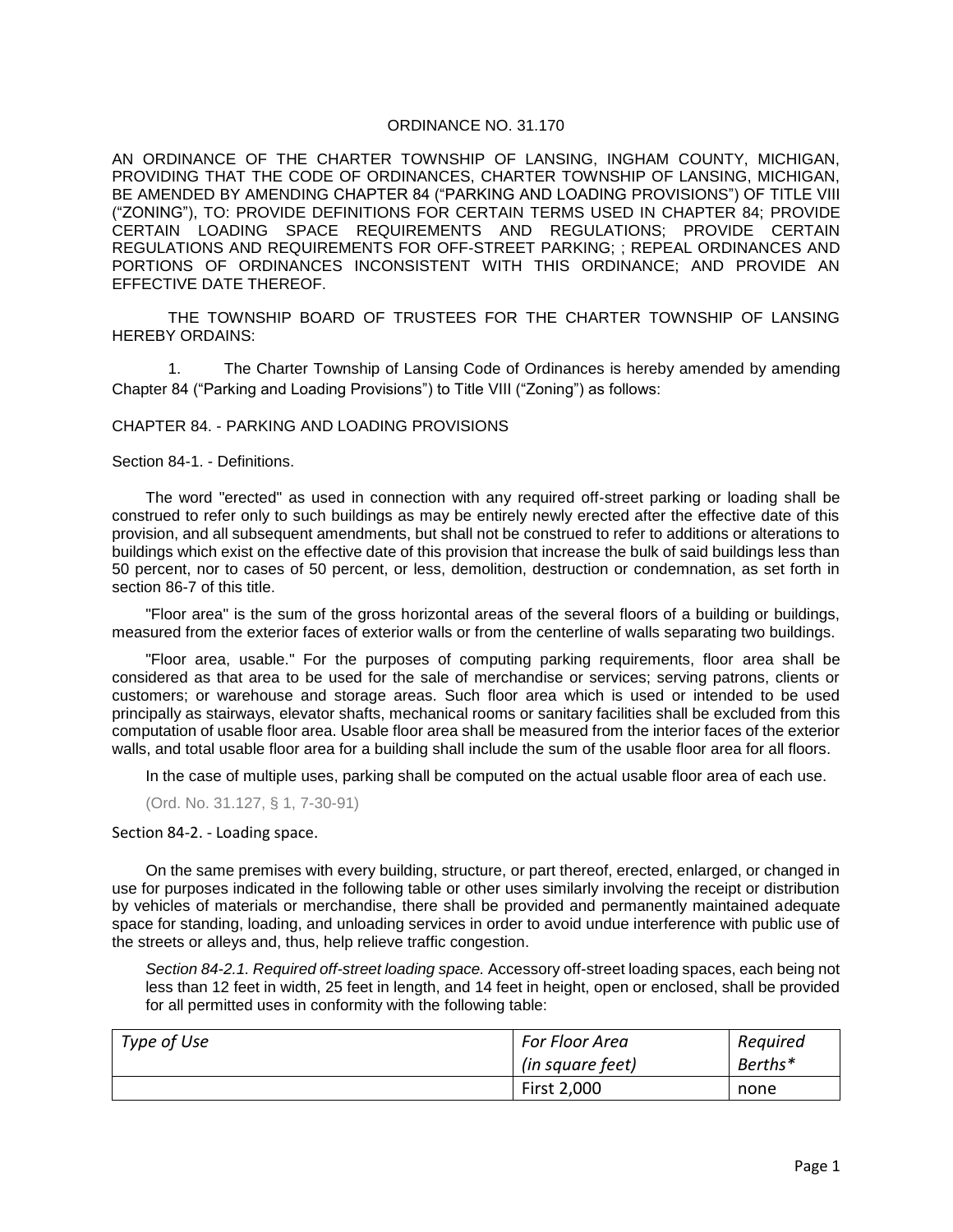| Commercial uses. Retail stores, personal services | Next 15,000 or fraction   | $\mathbf{1}$ |
|---------------------------------------------------|---------------------------|--------------|
| establishments, amusement, automotive service     | thereof                   |              |
|                                                   | Next 15,000 or major      | $\mathbf{1}$ |
|                                                   | fraction thereof          |              |
|                                                   | Next 20,000 or major      | $\mathbf{1}$ |
|                                                   | fraction thereof          |              |
|                                                   | Each additional 40,000 or | $\mathbf{1}$ |
|                                                   | major fraction            |              |
| Hotels or offices                                 | First 2,000               | none         |
|                                                   | Next 50,000 or fraction   | $\mathbf{1}$ |
|                                                   | thereof                   |              |
|                                                   | Each additional 100,000   | $\mathbf{1}$ |
|                                                   | or major fraction         |              |
| Wholesale and storage establishments, building    | First 20,000 or fraction  | $\mathbf{1}$ |
| material or contractor's yards                    | thereof                   |              |
|                                                   | Each additional 20,000 or | $\mathbf{1}$ |
|                                                   | major fraction thereof    |              |
| Manufacturing                                     | First 20,000 or fraction  | $\mathbf{1}$ |
|                                                   | thereof                   |              |
|                                                   | Each additional 20,000 or | $\mathbf{1}$ |
|                                                   | fraction thereof          |              |
| Undertakers or funeral parlors                    | First 5,000 or fraction   | $\mathbf{1}$ |
|                                                   | thereof                   |              |
|                                                   | Each additional 10,000 or | $\mathbf{1}$ |
|                                                   | fraction thereof          |              |
| Hospitals**                                       | First 10,000              | none         |
|                                                   | Each additional 200,000   | $\mathbf{1}$ |
|                                                   | or fraction thereof       |              |
| Schools, churches, clubs, public assembly         | For each building         | $\mathbf{1}$ |
| buildings                                         |                           |              |

\*Whenever any use specified in the table is located on an open lot, the requirements set forth in the table for floor area shall apply to the lot area used for such use.

\*\*Requirements in this table are in addition to area utilized for ambulance parking.

*Section 84-2.2. Plans.* Detailed plans shall be submitted the Planning & Development Department how the off-street loading space shall be arranged and to indicate sufficient space for maneuvering as well as adequate ingress and egress to and from the street subject to review before any permits are issued or approved.

*Section 84-2.3. Site requirements.* Off-street loading space and access drives shall be paved, drained, lighted and shall have appropriate bumper or wheel guards where needed, and any light used for illumination shall be so arranged as to reflect the light away from adjoining premises and streets. Where any off-street loading space adjoins or abuts a lot or premises used for residential, educational, recreational or religious purposes or abuts a residential zone there shall be provided a masonry wall having a height of not less than four feet between the off-street loading space and said residential, educational, recreational or religious premises or residential zone.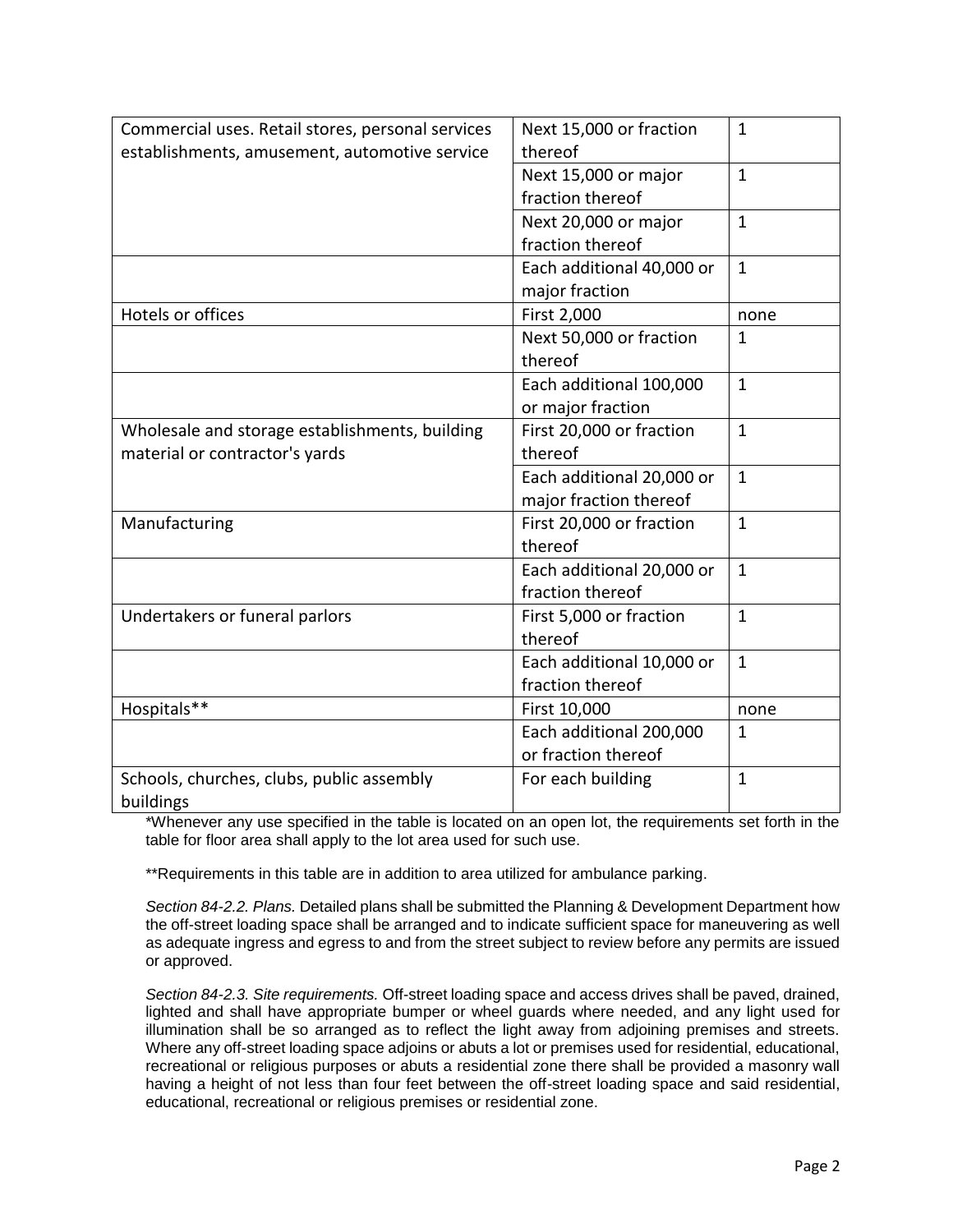*Section 84-2.4. Joint use.* Nothing in this title shall be construed to prevent the joint use of off-street loading space for two or more buildings or uses on the same or contiguous premises if the total of such spaces when used together shall not be less than the sum of the requirements for the various individual uses computed separately in accordance with the provisions of this title.

Section 84-3. - Off-street parking.

Hereafter no building shall be erected or altered and no land used unless there be provided adequate off-street parking space or spaces for the needs of the tenants, personnel, and patrons together with means of ingress and egress. The space may be provided in a building, or in the open.

*Section 84-3.1. General rules.* Off-street parking requirements shall be met within the following general provisions:

- (1) Loading spaces as required in section 84-2 shall not be construed as supplying off-street parking space.
- (2) When units of measurements determining the number of required parking spaces result in requirement of a fractional space, any fraction up to and including one-half shall be disregarded and fractions over one-half shall require one parking space.
- (3) Whenever a use requiring off-street parking is increased in floor area, or other unit of measure, and such use is located in a building existing on or before the effective date of this title, additional parking shall be provided and maintained in amount hereafter specified for that use, subject to provisions of section 84-1
- (4) Off-street parking facilities for single or two-family residential uses shall be located on the same lot, or parcel as the building they are intended to serve.
- (5) In the case of a use not specifically mentioned, the requirements of off-street parking facilities for a use which is so mentioned and similar in character to the use not listed shall apply.
- (6) No parking shall be permitted in yards around the house except upon the driveway. The officers of the police department, code enforcement officer or township board designee may enforce this subprovision in the same manner as the Planning & Development Department.
- (7) Wheel stops shall be provided and located so as to prevent any vehicle from projecting over lot lines, required setbacks or sidewalks.
- (8) Section 85.11.2 (4) a through 85.11.2 (4) j shall also apply. (Ord. No. 31.100, § 1, 5-14-85; Ord. No. 31.104, § 1, 3-4-86; Ord. No. 31.127, § 1, 7-30-91; Ord. No. 31.159, §§ 1, 2, 3-23-04)

*Section 84-3.2. Collective Parking.* Parking spaces required for non-residential uses may be reduced in the total number of required parking spaces for two or more uses jointly providing off-street parking when their respective hours of peak operation do not overlap. Shared parking shall be located within three hundred feet (300) of the building it is intended to serve, and determined based on the following:

- (1) *Computation.* The number of shared spaces for two or more distinguishable land uses shall be determined by the following procedure:
	- a. Determine the number of spaces required by each use based on square footage of usable floor area and the ratio of spaces per square feet provided within the table in Section 84-3.3
	- b. Multiply the minimum parking required, calculated above, for each individual use, as set for in the Table below, by the appropriate percentage indicated in the table, for each of the six designated time periods
	- c. Add the resulting sums for each of the six columns or time periods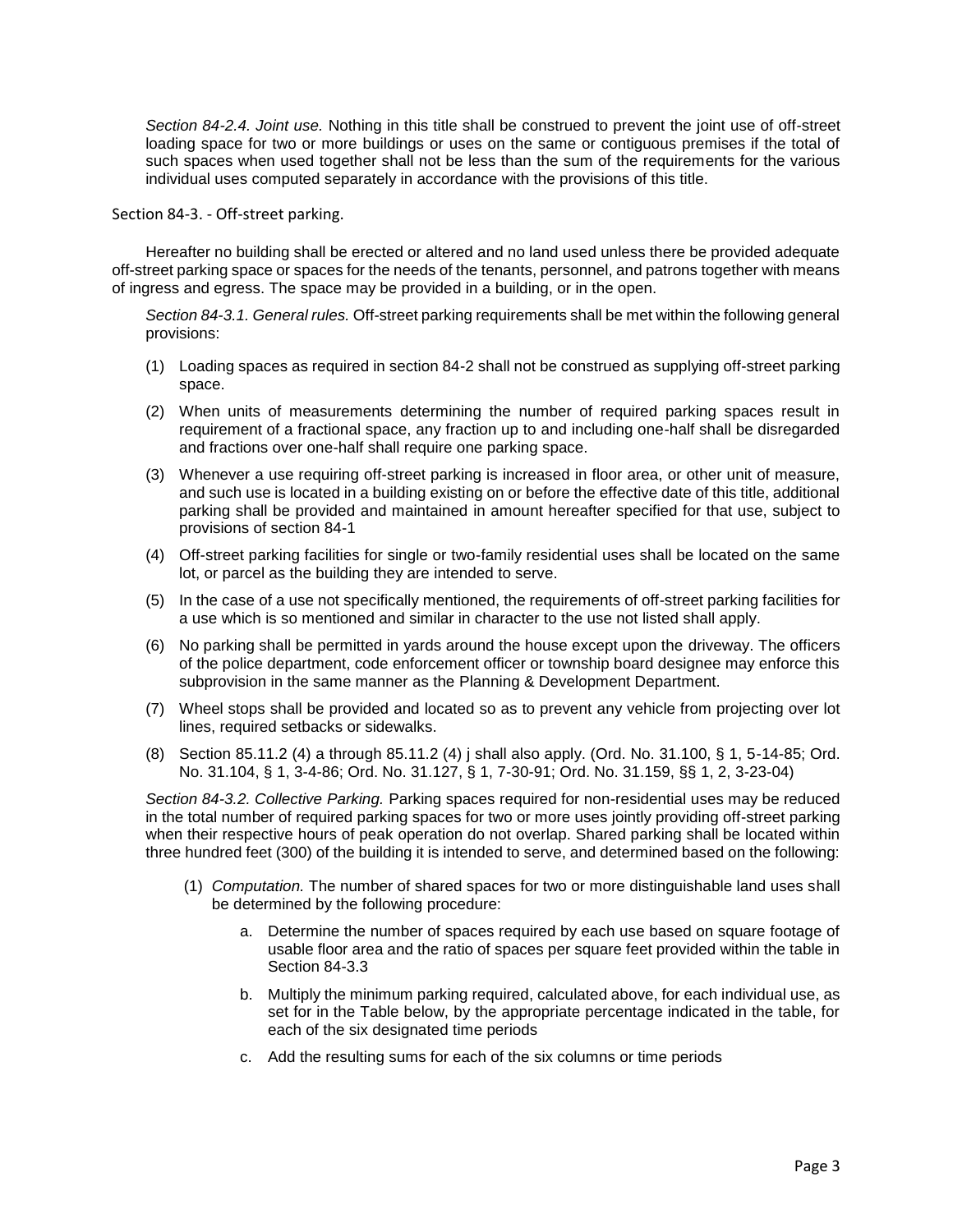d. Select the column or time period with the highest total parking requirement, based on the above calculation, and use that total as the minimum shared parking requirement.

| General Land Use<br>Classification                                                      | Weekdays |         | Weekends   |         |       |            |
|-----------------------------------------------------------------------------------------|----------|---------|------------|---------|-------|------------|
|                                                                                         | $2am -$  | $7am -$ | $6$ pm $-$ | $2am -$ | 7am – | $6$ pm $-$ |
|                                                                                         | 7am      | 6pm     | 2am        | 7am     | 6pm   | 2am        |
| Office/Warehouse/Industrial                                                             | 5%       | 100%    | 5%         | $0\%$   | 10%   | 0%         |
| <b>Retail Sales and Services</b>                                                        | 0%       | 90%     | 80%        | 0%      | 100%  | 60%        |
| Restaurant (not 24 hour)                                                                | 10%      | 70%     | 100%       | 20%     | 70%   | 100%       |
| Residential                                                                             | 100%     | 60%     | 100%       | 100%    | 75%   | 90%        |
| Theatre                                                                                 | 0%       | 40%     | 90%        | 0%      | 80%   | 100%       |
| Hotel: Guest rooms<br>(calculate conference and<br>restaurant facilities<br>separately) | 100%     | 55%     | 100%       | 100%    | 55%   | 100%       |
| Conference/Convention<br><b>Facilities</b>                                              | 0%       | 100%    | 100%       | 0%      | 100%  | 100%       |
| Place of Worship                                                                        | 0%       | 25%     | 50%        | 0%      | 100%  | 50%        |
| School, Grades K-12                                                                     | 0%       | 100%    | 25%        | 0%      | 30%   | 10%        |
| Community Center, Library,<br>Museum                                                    | 0%       | 100%    | 80%        | 0%      | 100%  | 80%        |

- (2) Not more than 50 percent of the off-street parking facilities required for theatres, churches, bowling alleys, dancehalls, and establishments for the sale and consumption of alcoholic beverages, food, or refreshments may be supplied by off-street parking facilities provided for other buildings or uses.
- (3) *Other Uses.* If one or more of the uses proposing shared parking is not found in the Table above, the applicant shall submit sufficient data to indicate the principal operating hours of the uses. Based on this information, the Zoning Administrator shall determine appropriate shared parking requirement for uses in the calculation (1) above.
- (4) The shared parking spaces shall be maintained as long as the uses they serve are in operation
- (5) The property owner or owners shall sign and record, with the Register of Deeds, a shared parking agreement that includes:
	- a. For two or more separately owned properties, a copy of a written, legally binding agreement providing for the shared use of a parking (guaranteeing access to, use of, and management of designated parking spaces), shall be filed with the Zoning Administrator within a reasonable amount of time following execution.
	- b. Where a shared parking application includes two or more properties owned by the same person or entity, a sworn, notarized statement shall be submitted to the Zoning Administrator, representing that, in the event of any change of ownership of any of the participating properties, a written, legally binding agreement providing for the continued use of shared parking (guaranteeing access to, use of, and management of designated parking spaces), will be entered into with subsequent owners and a copy provided to the Zoning Administrator, with copies of all amended, renewed, replacement, or successor agreements filed with the Zoning Administrator within a reasonable amount of time following execution.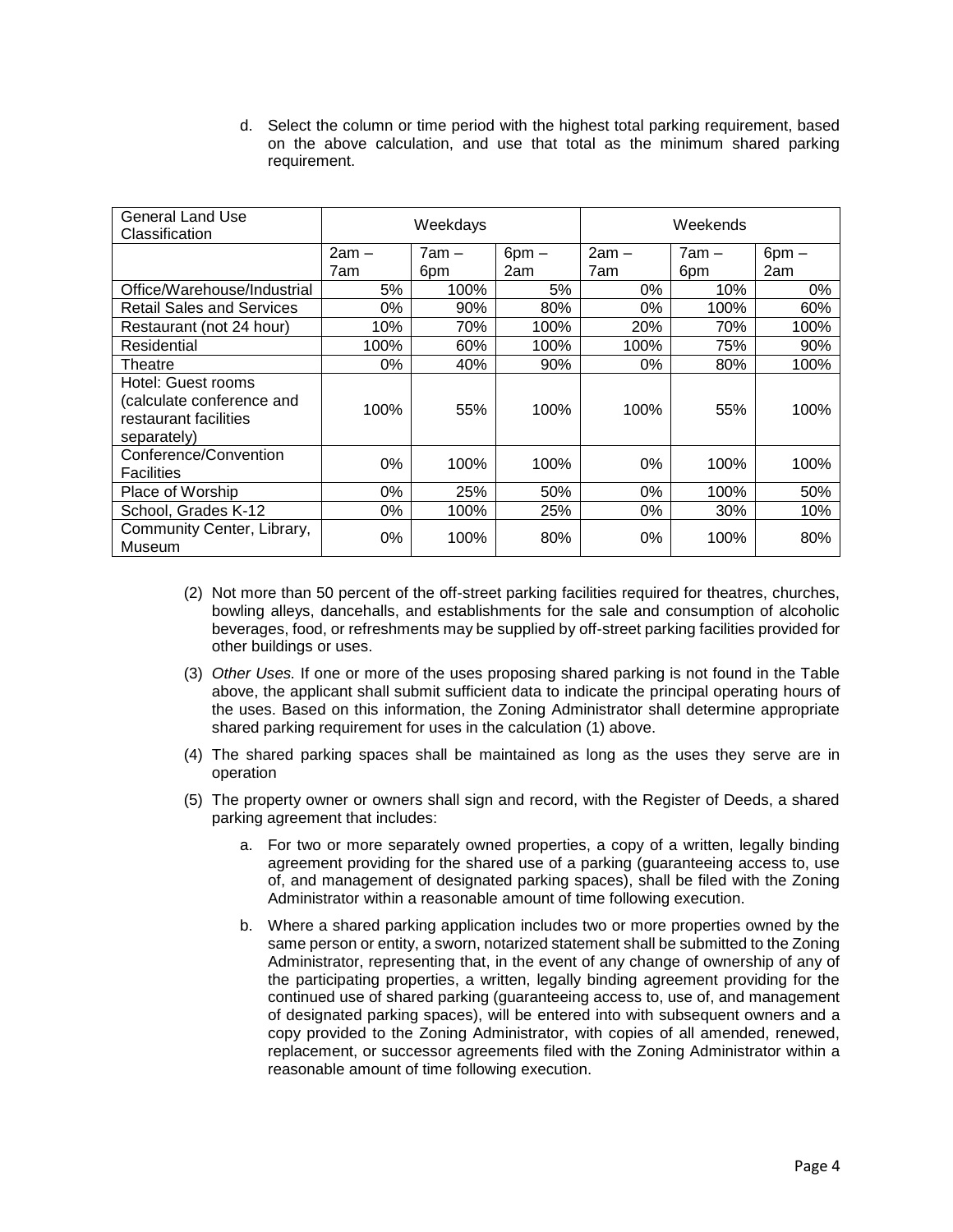(6) The required off-street parking for a particular use may be reduced by a proportionate share through the use of any publicly owned parking lot within 300 feet of street travel, or for which it has been assessed.

*Section 84-3.3. Amount of space.* The number of required off-street parking spaces for new buildings or buildings used for new purposes, additions thereto, and additions to existing buildings as specified, shall be determined in accordance with the following minimum parking provisions:

| <b>Use</b>                                                                                                | <b>Required Parking Space</b>                                                                                                                                                                        |  |
|-----------------------------------------------------------------------------------------------------------|------------------------------------------------------------------------------------------------------------------------------------------------------------------------------------------------------|--|
| Residential                                                                                               |                                                                                                                                                                                                      |  |
| 1. One- and two-family dwellings                                                                          | Two parking spaces for each family dwelling unit                                                                                                                                                     |  |
| 2. Multiple dwellings                                                                                     | Two parking spaces per dwelling unit                                                                                                                                                                 |  |
| 3. Residential rental properties                                                                          | Refer to Section 69A-10                                                                                                                                                                              |  |
| 4. Mobile home park                                                                                       | One space for each occupant of legal driving age<br>(refer to Section 69A-10)                                                                                                                        |  |
| 5. Boarding houses and lodging houses, fraternities,<br>lprivate clubs                                    | One space for each occupant of legal driving age                                                                                                                                                     |  |
| 6. Senior independent housing                                                                             | Two spaces for each unit                                                                                                                                                                             |  |
| 7. Assisted living                                                                                        | One space for each two beds, plus one space per<br>employee based on maximum employment shift.<br>Should the units revert to general occupancy, the<br>required parking shall be two spaces per unit |  |
|                                                                                                           | Institutional                                                                                                                                                                                        |  |
| 8. Auditoriums (incidental to schools), churches,<br>theaters, buildings of similar uses with fixed seats | One space for each 4 persons allowed under<br>maximum occupancy, provided by the architect, plus<br>one space per on-duty employee based on maximum<br>employment shift                              |  |
| 9. Nursing home, orphanage, or similar use                                                                | One parking space for each 5 beds, plus one space per<br>on-duty employee based on maximum employment<br>shift, including doctors and nurses                                                         |  |
| 10. Library, museum, post office, and noncommercial<br>gallery                                            | One space per 400 sq. ft. of usable floor area, plus one<br>space for each employee based on maximum<br>employment shift                                                                             |  |
| 11. Hospitals                                                                                             | One parking space for each three patient beds; plus<br>one space for each staff or visiting doctor; plus one<br>space for each employee or volunteer based on<br>maximum shift                       |  |
| 12. Clinics, medical offices, dental offices, and urgent<br>care                                          | Three spaces for each exam room, plus one space for<br>each employee and professional                                                                                                                |  |
| 13. Elementary and junior high schools with bus<br>service                                                | One space for each teacher, administrator, and<br>employee; additional parking required for an<br>auditorium and/or gymnasium                                                                        |  |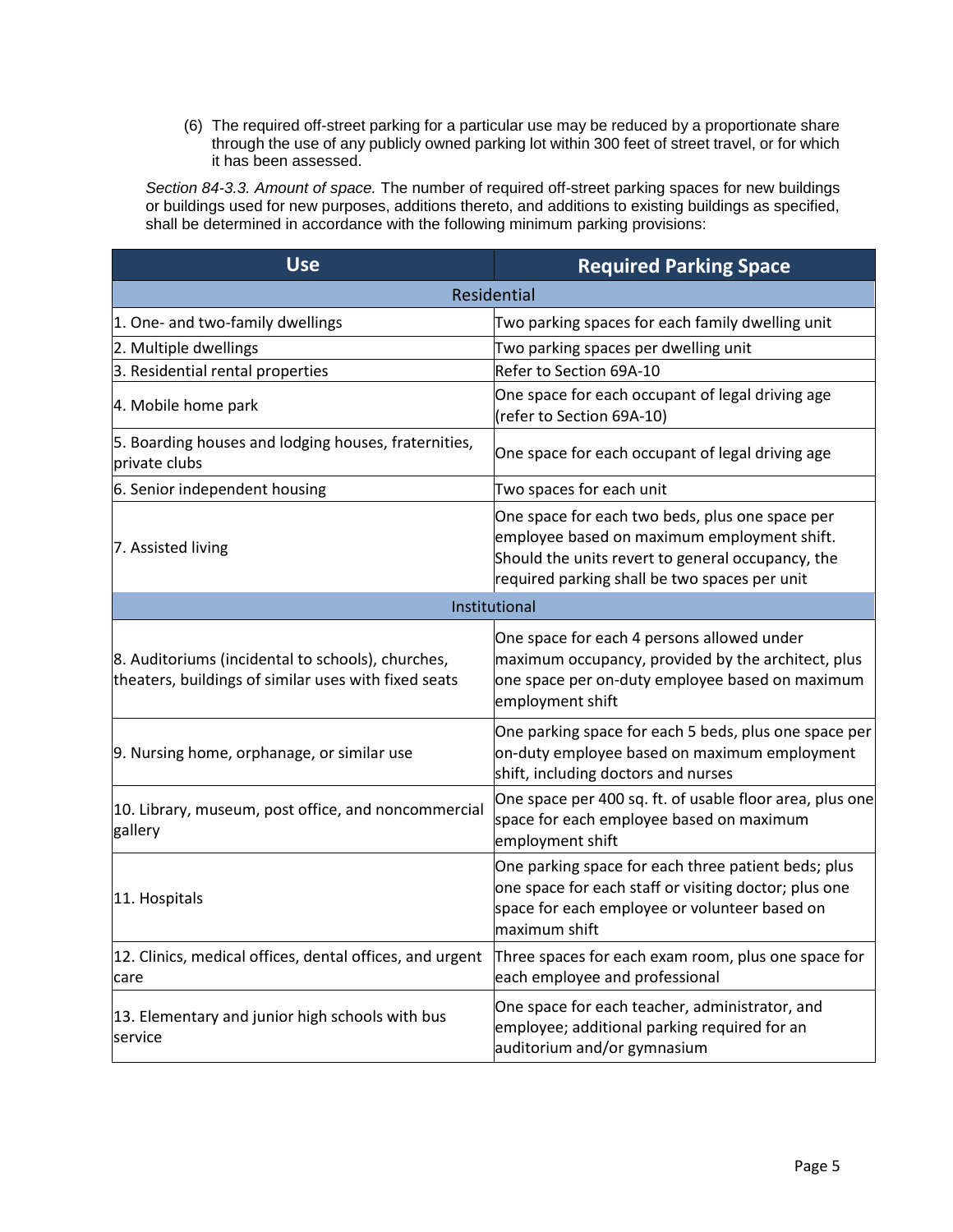| 14. Elementary and junior high schools without bus<br>service                                                                                            | One space for each teacher, administrator, and<br>employee; additional parking required for an<br>auditorium; one stacking space for every three<br>students, not to interfere with parking spaces or fire<br>lanes                               |  |  |
|----------------------------------------------------------------------------------------------------------------------------------------------------------|---------------------------------------------------------------------------------------------------------------------------------------------------------------------------------------------------------------------------------------------------|--|--|
| 15. High schools                                                                                                                                         | One for each teacher, employee, and administrator;<br>plus one for each ten students. Plus the requirements<br>of the auditorium, assembly hall, or gymnasium<br>provided at a rate 50% of the requirements for those<br>uses as specified herein |  |  |
| 16. Colleges, universities, and business or trade<br>schools                                                                                             | One per three persons allowed within the maximum<br>occupancy load as established by local, county, or<br>state fire, building, or health codes                                                                                                   |  |  |
| 17. Stadia and sports arenas                                                                                                                             | One for each three seats and one for each one<br>employee under maximum employment shift                                                                                                                                                          |  |  |
| 18. Dance and union halls, civic clubs, fraternal orders,<br>exhibit halls, ballrooms, banquet halls, conference<br>centers, or any similar type of use. | One per 3 persons allowed within the maximum<br>occupancy load as established by local, county or<br>state fire, building or health codes, plus one space per<br>employee based on maximum employment shift                                       |  |  |
| 19. Mortuaries or funeral homes                                                                                                                          | 20 spaces for each 1000 sq. ft. in service parlors,<br>chapels and reception areas, plus one for each funeral<br>vehicle stored on the premises                                                                                                   |  |  |
| 20. Public Utility Uses                                                                                                                                  | One per on-duty employee based on maximum<br>employment shift, plus one for each utility vehicle<br>stored on site.                                                                                                                               |  |  |
| Commercial                                                                                                                                               |                                                                                                                                                                                                                                                   |  |  |
| 21. Hotel, Motel, or other commercial lodging                                                                                                            | One space each for 80% of total guest rooms, plus one<br>for each employee in the largest working shift, plus<br>the amount required for accessory uses provided at<br>the rate of 50% or the requirements for such uses as<br>specified herein   |  |  |
| 23. Retail stores and centers, except as otherwise<br>specified herein, less than 25,000 sq. ft.                                                         | 5 spaces for each 1000 sq. ft. of usable floor area                                                                                                                                                                                               |  |  |
| 23. Retail stores and centers, except as otherwise<br>specified herein, 25,000 sq. ft. or greater                                                        | 4 spaces for each 1000 sq. ft. of usable floor area                                                                                                                                                                                               |  |  |
| 24. Retail centers with retail shopping mall (enclosed)                                                                                                  | 5 spaces for each 1000 sq. ft. of usable retail floor<br>area plus four spaces for each 1000 sq. ft. of enclosed<br>concourse area                                                                                                                |  |  |
| 25. Establishments for sale and consumption of<br>alcoholic beverages, food or refreshments, including<br>outdoor patio seating                          | One space for each 50 sq. ft. of usable floor area, plus<br>one for every 4 seats, plus one per employee on<br>maximum shift                                                                                                                      |  |  |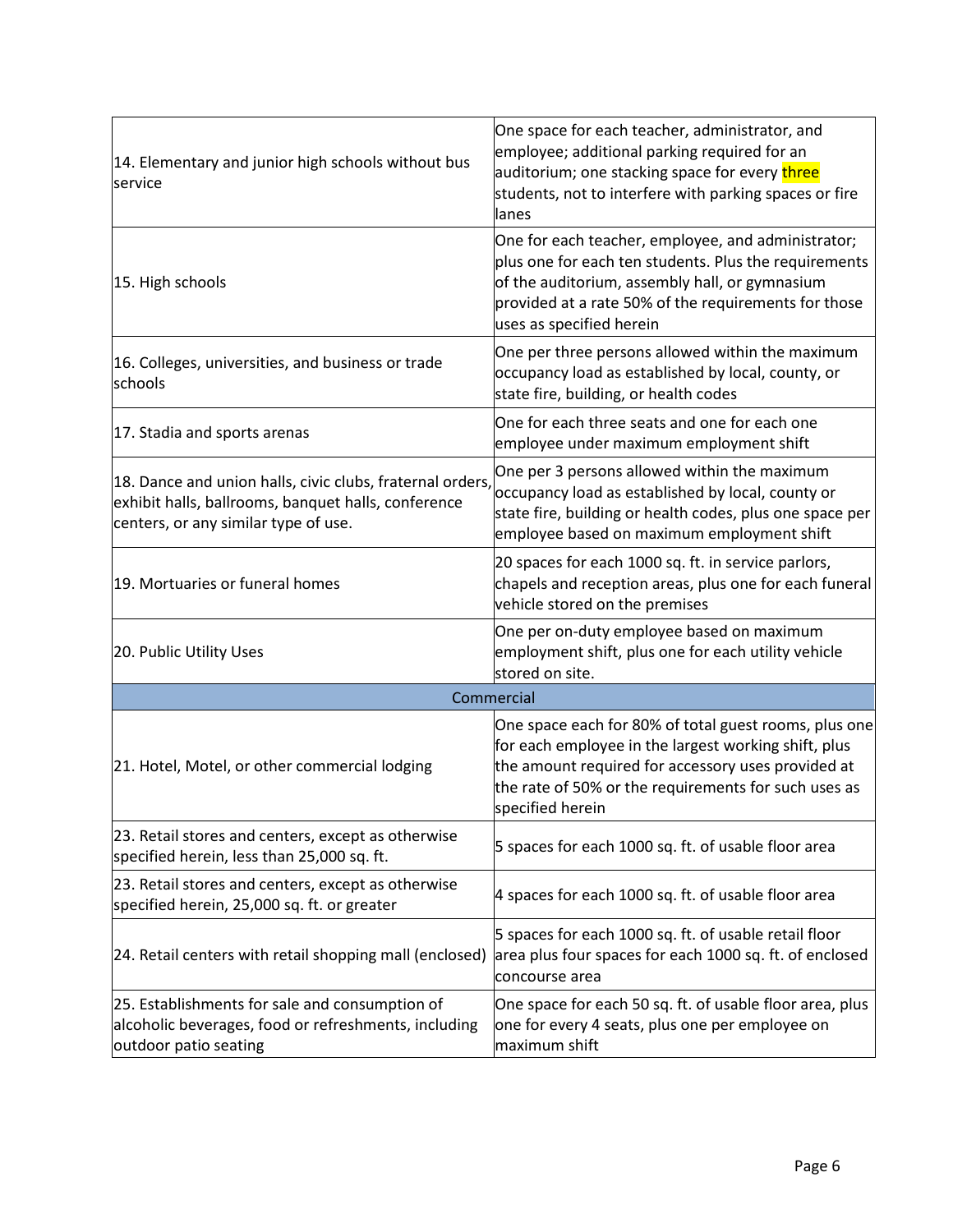| 26. Establishments for sale and consumption of food<br>or refreshments, without alcohol, including outdoor<br>patio seating   | One space for each 75 sq. ft. of usable floor area, plus<br>one for every four seats, plus one per employee on<br>maximum shift                                                                                                                                                                     |
|-------------------------------------------------------------------------------------------------------------------------------|-----------------------------------------------------------------------------------------------------------------------------------------------------------------------------------------------------------------------------------------------------------------------------------------------------|
| 27. Drive-through takeout restaurants and drive-<br>through windows for eating establishments                                 | Ten stacking spaces, plus a bypass lane, plus any<br>required spaces for the restaurant to which the drive-<br>through is accessory. Stacking spaces shall not<br>encumber parking lot circulation or required spaces.                                                                              |
| 28. Carry-out restaurants                                                                                                     | One per 200 sq. ft. of usable floor area, plus one space<br>per employee based on maximum employment shift                                                                                                                                                                                          |
| 29. Office without client visits (general)                                                                                    | One space for each 250 sq. ft. of usable floor area                                                                                                                                                                                                                                                 |
| 30. Office with regular client visits (professional)                                                                          | One for each 200 sq. ft. of usable floor area                                                                                                                                                                                                                                                       |
| 31. Business and professional office, greater than<br>50,000 sq. ft.                                                          | One for each 300 sq. ft. of usable floor area                                                                                                                                                                                                                                                       |
| 32. Radio or television station or studio                                                                                     | One per employee based on maximum employment<br>shift, plus any required spaces for an auditorium or<br>public seating space with a studio                                                                                                                                                          |
| 33. Banks, credit unions, savings and loan<br>establishments, pharmacies, cleaners, tailors, and<br>similar businesses        | One per 250 sq. ft. of usable floor area, plus one space<br>for each employee on maximum employment shift,<br>plus five stacking spaces for the first drive-through<br>window or ATM lane, and 2 for each thereafter                                                                                |
| 34. Furniture and appliance stores, household<br>equipment or furniture repair or service shops,<br>hardware and paint stores | One space for each 500 sq. ft. of usable floor area,<br>plus one per employee according to maximum<br>employment shift.                                                                                                                                                                             |
| 35. Beauty parlors, barbershops, tanning salons,<br>massage therapists, nail salons, tattoo and piercing<br>parlors           | Two spaces for each tanning bed, massage table,<br>workstation, beauty parlor and/or barbershop chair;<br>plus one for each employee according to maximum<br>employment shift                                                                                                                       |
| 36. Laundromats and coin-operated dry cleaners                                                                                | One for each two washing machines, plus one space<br>for each on-site employee based on maximum<br>employment shift                                                                                                                                                                                 |
| 37. Child care centers                                                                                                        | One space for every eight children, plus one space for<br>each employee under maximum employment shift.<br>One stacking space for every five children, not to<br>interfere with parking spaces or fire lanes, if curbside<br>pick-up is allowed.                                                    |
| 38. Automobile sales                                                                                                          | One space for every 400 sq. ft. of usable floor area in<br>the showroom, one space for each automobile,<br>recreational vehicle or trailer for sale, one space for<br>every employee on the maximum shift, and additional<br>two spaces for each service stall in the service area if<br>applicable |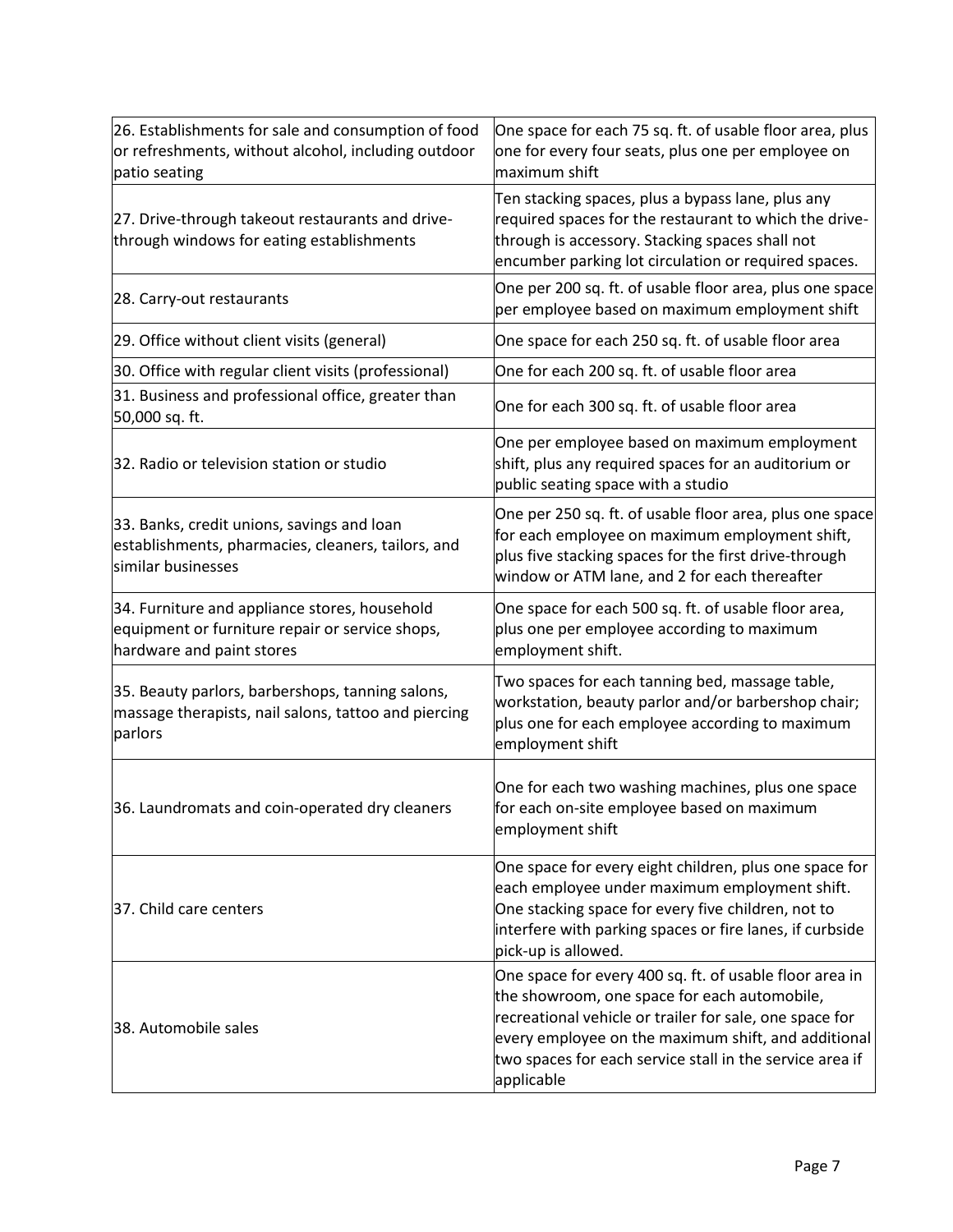| 39. Motor vehicle repair                                                                                                                                                                           | Three spaces for each repair and service stall, plus<br>one for every employee based on maximum<br>employment shift.                                                                                                                                                                                                                |
|----------------------------------------------------------------------------------------------------------------------------------------------------------------------------------------------------|-------------------------------------------------------------------------------------------------------------------------------------------------------------------------------------------------------------------------------------------------------------------------------------------------------------------------------------|
| 40. Automotive detail shops and auto body shops                                                                                                                                                    | Five spaces for each service area, plus one for each<br>employee based on maximum employment shift                                                                                                                                                                                                                                  |
| 41. Drive-through carwashes, automatic                                                                                                                                                             | One space per employee based on maximum<br>employment shift, plus 10 stacking spaces per<br>automatic wash operation or line. A 30-foot long<br>drying space shall also be provided at the exit of each<br>washing line to prevent undue amounts of water from<br>collecting on the public street and creating a traffic<br>hazard. |
| 42. Drive-in carwashes, self-service                                                                                                                                                               | Two stacking spaces per wash bay at the entrance,<br>and one space at the exit                                                                                                                                                                                                                                                      |
| 43. Full-service gasoline stations, Quick Lubes, and<br>self-service gas stations                                                                                                                  | One per employee based on maximum employment<br>shift, plus one per fueling location, one stacking space<br>per two fueling locations, two spaces per service<br>repair bay, and any required spaces for permitted<br>accessory or associated uses (restaurants,<br>convenience stores, etc.)                                       |
| 44. Athletic facilities, health clubs, fitness clubs, dance One per three persons allowed within the maximum<br>studios, personal training facilities, swimming clubs,<br>tennis clubs, gymnasiums | occupancy load, plus one space per employee based<br>on maximum employment shift                                                                                                                                                                                                                                                    |
| 45. Bowling alleys                                                                                                                                                                                 | Four spaces for each lane plus one space for each<br>employee on the largest working shift, plus any<br>required spaces for permitted accessory or associated<br>uses (restaurants, retail stores, etc.)                                                                                                                            |
| 46. Private golf clubs, golf courses, and par three golf<br>courses                                                                                                                                | Four spaces for each hole plus one space for each<br>employee based on maximum employment shift, plus<br>amount required for accessory uses                                                                                                                                                                                         |
| 47. Driving ranges                                                                                                                                                                                 | One per tee, plus one per employee based on<br>maximum employment shift                                                                                                                                                                                                                                                             |
| 48. Miniature golf courses                                                                                                                                                                         | Three per golf hole plus one space per employee<br>based on maximum employment shift                                                                                                                                                                                                                                                |
| 49. Greenhouses without retail and medical marijuana<br>indoor growing facilities                                                                                                                  | One parking space per employee based on maximum<br>employment shift, plus one visitor parking space for<br>every 2,500 sq. ft.                                                                                                                                                                                                      |
| 50. Warehouses, wholesale stores, storage areas,<br>contractor facilities, on-site equipment storage, and<br>truck terminals                                                                       | One space for each 800 sq. ft. of usable floor area plus<br>one for each employee based on maximum<br>employment shift, plus one per fleet vehicle or<br>equipment vehicle stored on site                                                                                                                                           |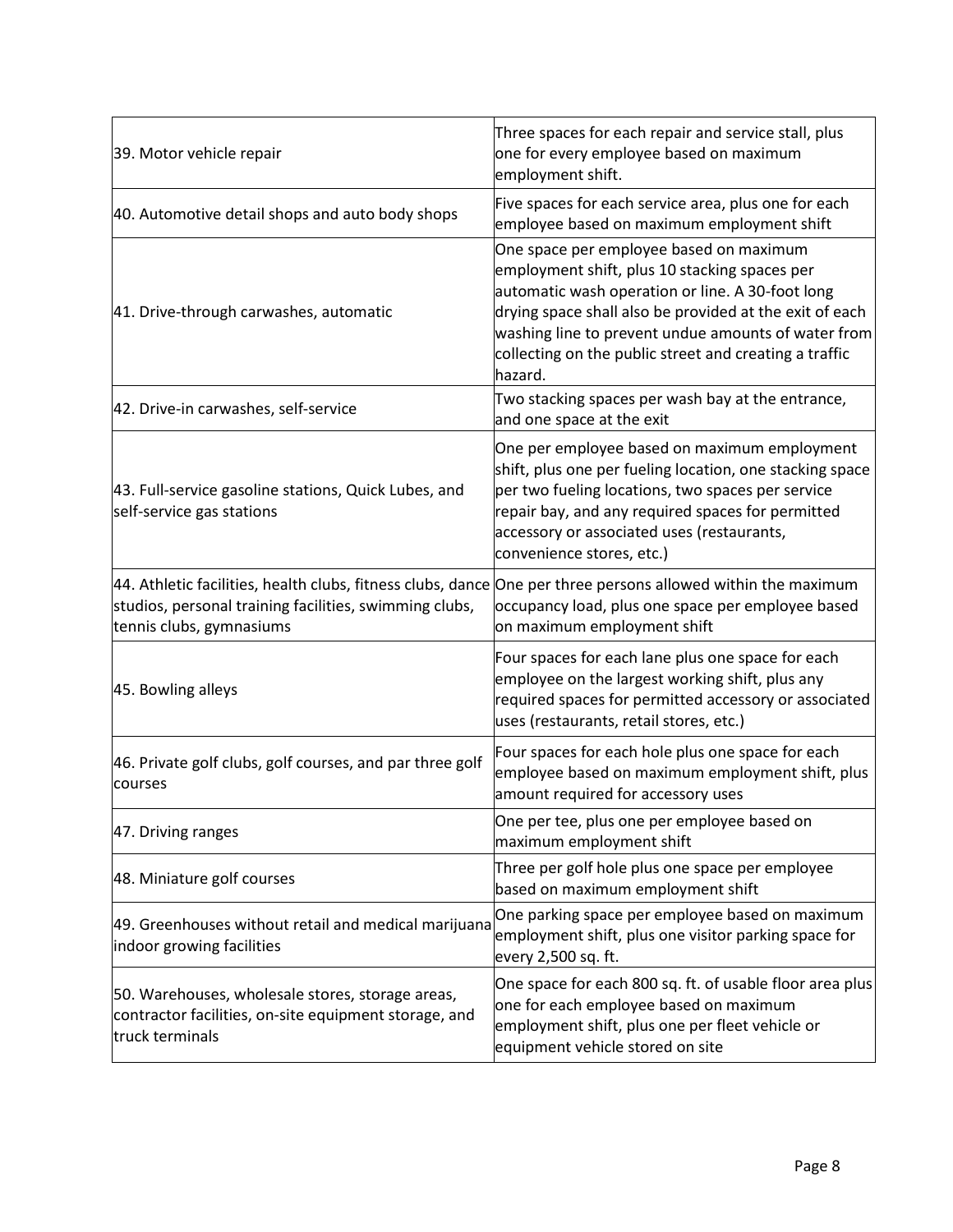| 51. Industrial establishments, including<br>manufacturing, research and testing laboratories,<br>creameries, bottling works, printing and engraving<br>shops | One space for each employee based on maximum<br>employment shift, plus one for each company vehicle<br>stored on the premises, plus three visitor parking<br>space for the first 10,000 sq. ft. of usable floor area or<br>portion thereof, and one space for every additional<br>10,000 sq. ft.                                    |
|--------------------------------------------------------------------------------------------------------------------------------------------------------------|-------------------------------------------------------------------------------------------------------------------------------------------------------------------------------------------------------------------------------------------------------------------------------------------------------------------------------------|
| 52. Miniwarehouses to include a building or group of<br>buildings that contain varying sizes of individual,<br>compartmentalized stalls or lockers           | Five spaces per development plus two spaces for a<br>full-time caretaker, one per employee based on<br>maximum employment shift, and one space for every<br>20 storage units. Access to individual storage units<br>shall provide for loading/unloading of vehicles<br>adjacent to units without impeding internal traffic<br>flow. |

(Ord. No. 31.100, § 1, 5-14-85; Ord. No. 31.113, § 1, 1-5-88; Ord. No. 31.119, § 1, 6-21-88; Ord. No. 31.127, § 1, 7-30-91)

*Section 84-3.3a.* Where a use is not specifically listed in a schedule of parking requirements, the parking requirements of a similar use shall apply. The zoning administrator shall make the interpretation. (Ord. No. 31.100, § 1, 5-14-85)

*Section 84-3.4. Existing parking.* Any building used for an existing purpose which meets the parking requirements of this title on the effective date thereof or at any subsequent time shall continue to comply fully with all the requirements hereof. Any new buildings constructed or existing buildings used for new purposes after the effective date of this title shall comply fully with the requirements of section 84-3.3. Any building used for an existing purpose which partially meets the requirements of this title on the effective date thereof or any subsequent time shall thereafter continue to comply as nearly with these requirements as the highest degree of compliance reached. (Ord. No. 31.100, § 1, 5-14-85)

## *Section 84-3.5. General requirements.*

- (1) The parking space required in section 84-3 and its subdivisions shall be used only for the parking of vehicles used to service the establishment to which it is accessory and by its patrons.
- (2) No charge shall be made for parking to the customers, employees, or visitors of the establishment providing the parking facilities.
- (3) No business involving the repairs or services to vehicles permitted thereon, or sale or display thereof, shall be conducted from or upon such premises.
- (5) No advertising signs shall be erected on required parking spaces except that not more than one directional sign at each point of ingress or egress may be erected which may also bear the name of the operator of the lot and enterprise it is intended to serve. Such signs shall not exceed 20 square feet in area nor an overall height above the ground of 15 feet and shall not project beyond the property line of the premises.
- (6) A suitable means of ingress or egress for vehicles to premises used for parking shall be provided, and shall open directly from and to a public street, alley, or highway. Exits from parking lots serving nonresidential uses, which are adjoining or opposite property zoned for residential purposes shall not exceed 25 feet in width in the aggregate onto a residential street. The location of all entrances and exits shall be approved by the Planning and Development Department, along with appropriate road agencies, prior to the granting of any permit therefor.
- (7) All parking lots shall be surfaced with a hard or semi-hard, dust-free surface.
- (8) All parking lots in commercial and multi-family residential (excluding single and two-family) zones shall be lighted after dark throughout the hours when they are accessible to the public. Such lighting shall not exceed an intensity of 10 footcandles nor shall it be less than 1 footcandle at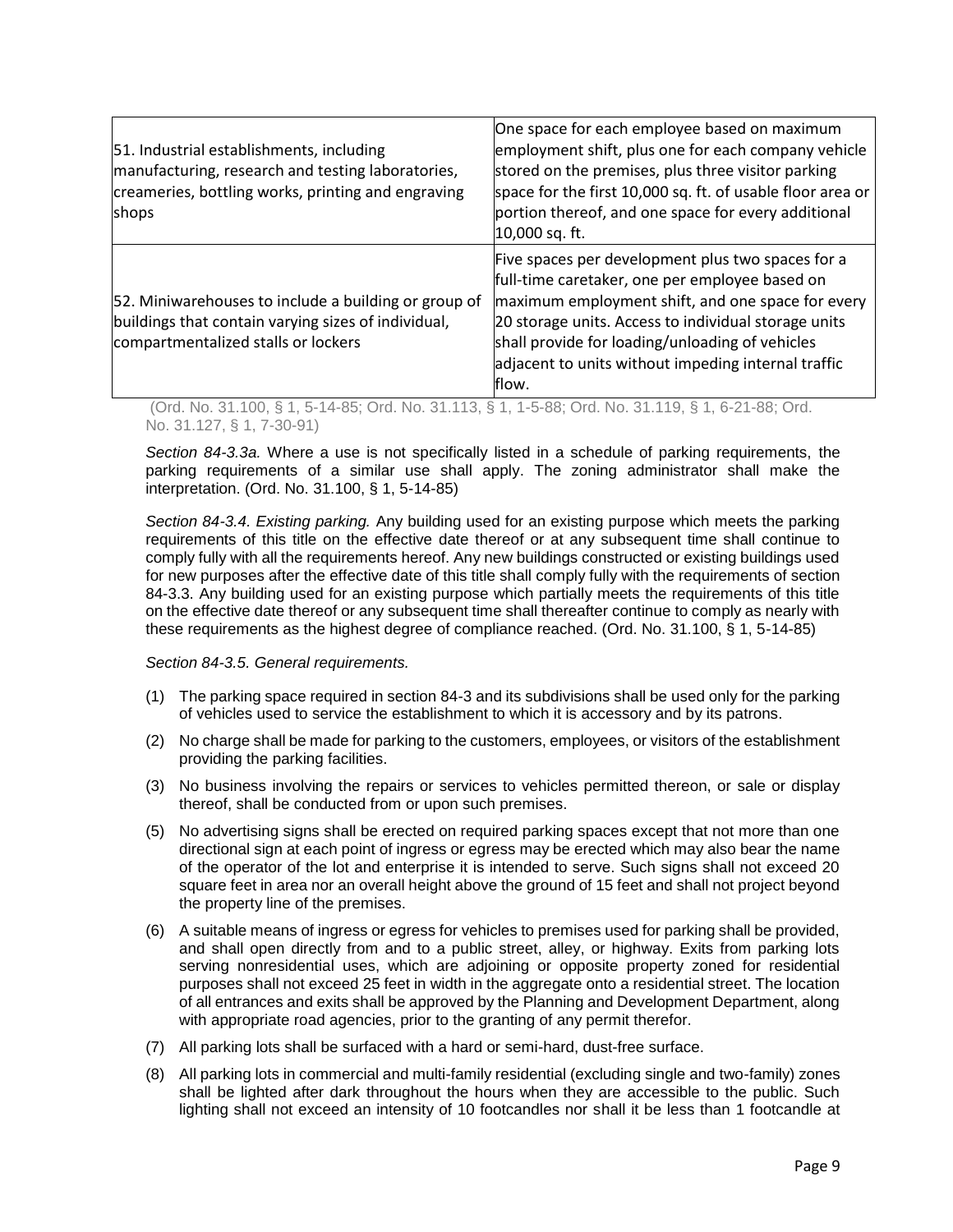pavement level, with a total average of 5 footcandles on the site. The installation of such lighting shall be so hooded or shielded as to reflect the light away from abutting or neighboring property.

- (9) Whenever a parking lot in a nonresidential zone abuts a lot zoned for residential use there shall be placed an approved four-foot-high masonry wall or fence along the mutual boundary; provided, that the wall or fence shall be reduced to three feet in height between the front property line and a point 25 feet back from the front property corner of the residential property.
- (10) For every twenty parking spaces required, or fraction thereof, 1 space may be dedicated to electric vehicles only and still count toward the required number of spaces.
- (11) It shall be unlawful for any person to push or deposit snow, or cause snow to be pushed or deposited from his/her own personal driveway or parking area into the public streets and/or rightof-way so as to cause a nuisance or obstruction. The Township may cause such deposits of snow to be removed from the street, and the cost of such removal shall be charged to the property owner.

No person, firm, corporation, property owner or occupant shall remove snow or ice from any parcel of real estate and place it upon another parcel of real estate without the express permission of the owner of the parcel of real estate upon which the snow or ice is to be placed.

No person, firm, corporation or partnership or the owner, tenant, lessee or occupant of any premises having parking spaces reserved for vehicles, or any contractor employed for the removal of snow and ice, shall block access to parking spaces reserved for vehicles by the plowing, piling or placement of snow and ice in such reserved spaces.

All snow shall be cleared from parking aisles and parking spaces within 24 hours of snowfall, and snow shall not be stored in any parking space, parking aisle, driveway, or sidewalk.

*Section 84-3.6. Restricted accessory parking for commercial and industrial areas.* The township board may permit accessory parking for commercial and industrial purposes within an adjacent residential zone under the following conditions and safeguards:

- (1) A public hearing is held by the township board in accordance with the procedure given in section 88-2.4.
- (2) All of the requirements, except those conflicting with this section, given in section 84-3.5, are enforced.
- (3) No parking shall be permitted between the street line and the building line established by the required minimum front yard depth in the zone in which such lot is located. The resulting open area shall be planted to grass, or otherwise landscaped to create a permanent green area.
- (4) An approved four-foot-high masonry wall or fence shall be built along the mutual boundary of the restricted accessory parking area and adjacent land zoned to a residential classification except for the boundary included within a required front yard. (See next item.)
- (5) Whenever a lot located in a residential zone and used for accessory parking purposes is located across the street from other land in any residential zone, that portion of the lot used for parking purposes shall be enclosed with an approved four-foot-high masonry wall or fence placed along the building line.
- (6) Ingress and egress for vehicles to premises used for parking shall be provided and shall be by means of streets or alleys through the business or industrial property, the alley adjacent to the business and residential property, or by means of streets adjacent to such parking premises where such means of ingress and egress can be established adjacent to an alley and not adjacent to land designated for residential use.

*Section 84-3.7. Plot plan to be filed.* Each owner, occupant, or person in charge of any building, or premises for which off-street parking facilities are required or permitted, under the provisions of this chapter, shall be required to file a plot plan for approval of the parking area proposed at least ten days prior to the use of such parking area. Such plot plan shall show the boundaries of the property involved,